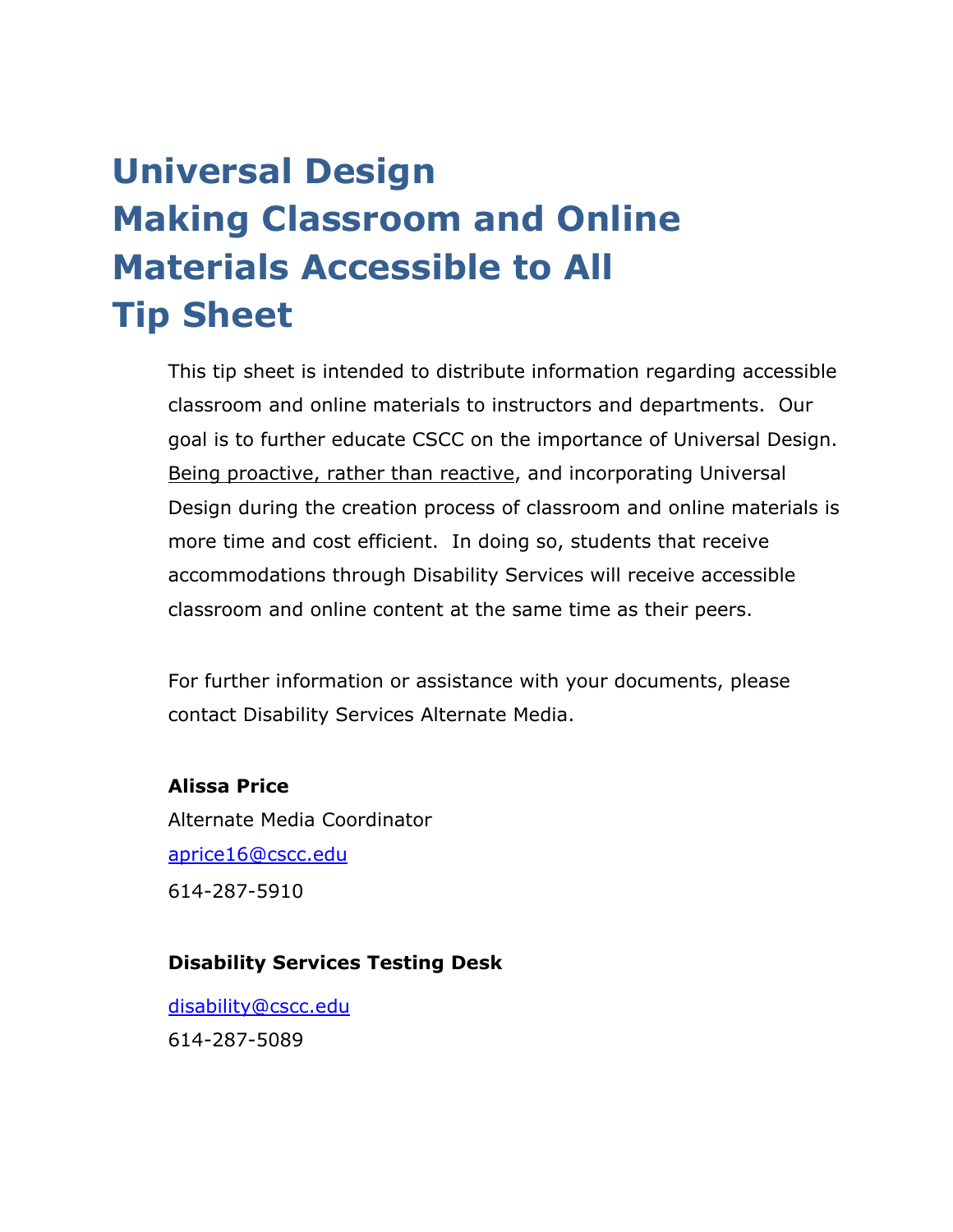# Table of Contents

- 1. [General Accessibility Information](#page-2-0)
- 2. [Word Documents](#page-5-0)
- 3. [PowerPoint Presentations](#page-7-0)
- 4. [Portable Document Format \(PDF\) Files](#page-10-0)
- 5. [Assistive Technology](#page-13-0)
- 6. [Resources](#page-16-0)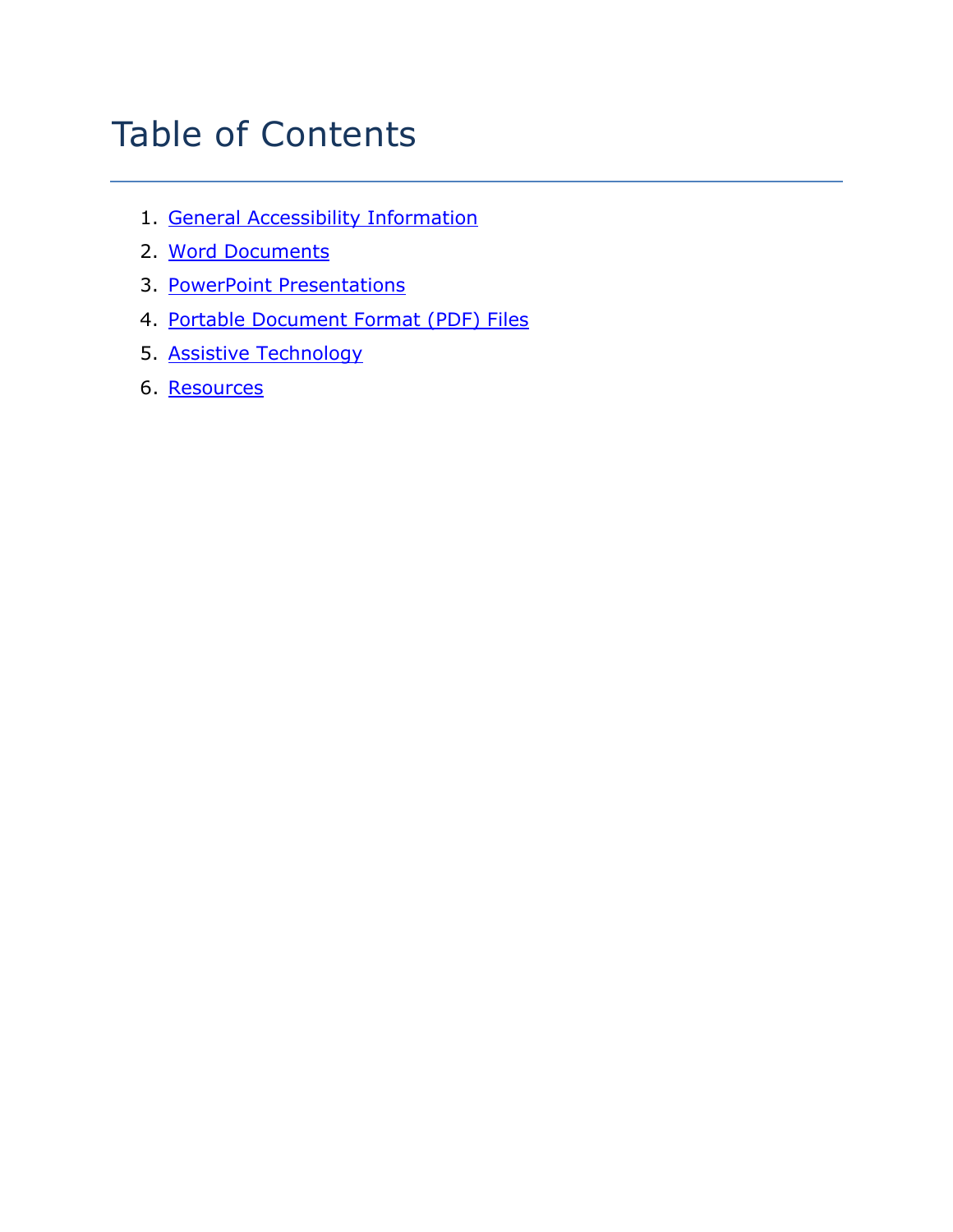# <span id="page-2-0"></span>General Accessibility Information

- Incorporating the information in this packet during the document creation process will assist in making sure all content is as accessible as possible.
- Blackboard and the MyLab platforms- the BB site itself is structured in a way that is accessible to students using screen readers. Students can navigate the site using keyboard commands. Issues arise when the content added to BB by instructors is not accessible. Similar issues can arise in MyLab. The site is accessible but the content and questions instructors choose to add may or may not be. Look for an "ear" symbol in the question lists to ensure the problems can be read with a screen reader.
- When delivering tests and materials to DS to be converted for a student, a digital copy rather than a hard copy is **required**. Starting from the digital source file is faster and the end product created for the student is of better quality.
- Keeping the original Word document or text file when creating materials is important. Even if the preferred end-format is PDF, having the original can ensure all students have access to the materials.
- Think outside the box. A math instructor said there was no way to represent shapes for a blind student in class, which resulted in the student dropping the course. The next time the student took that same course, a new instructor thought outside the box and found 3D models of the shapes that would be discussed in class. When the topic came up, the instructor would hand the 3D model of the shape to the student who was then able to fully participate. Just a few extra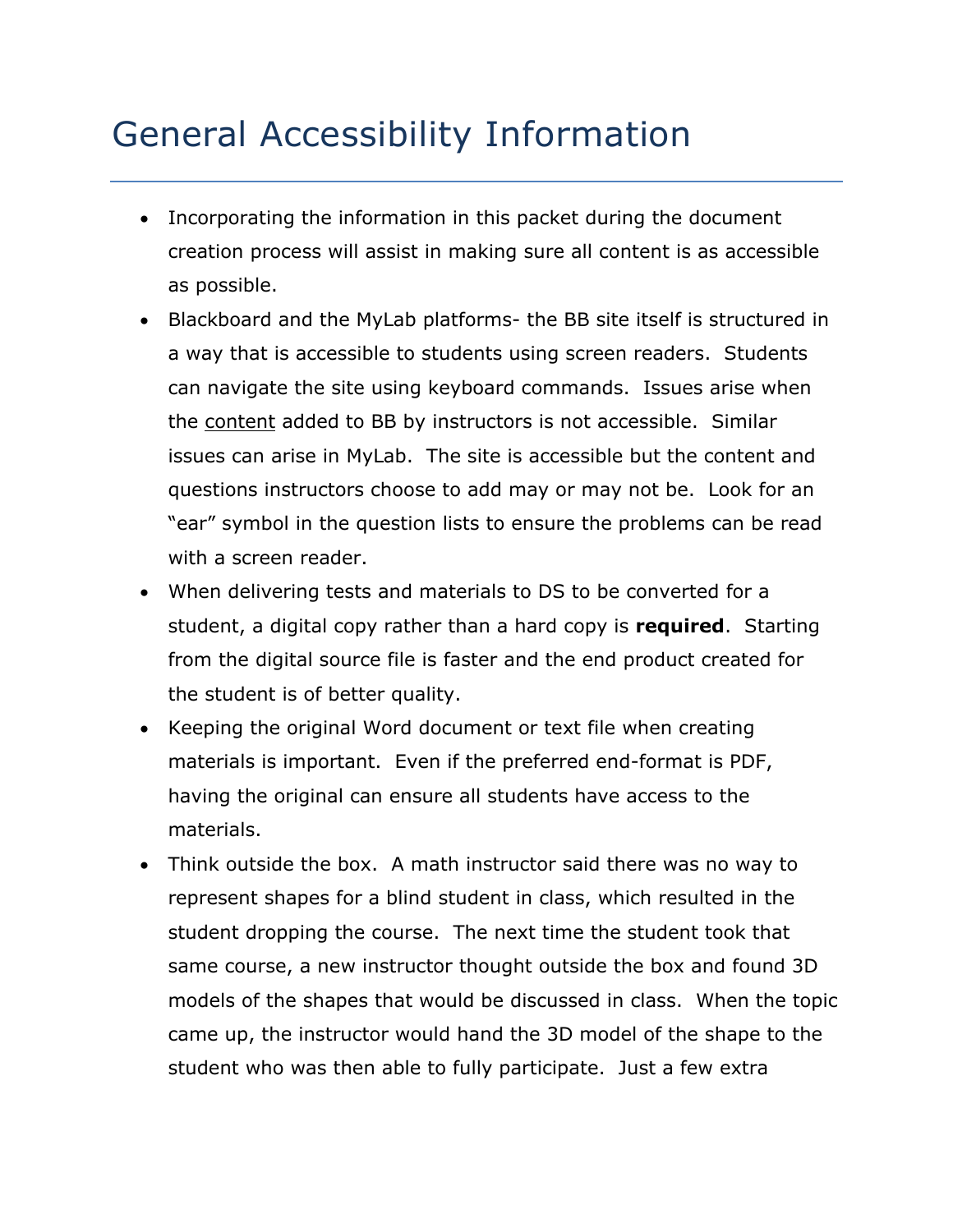minutes of the instructor's time made a huge impact on the success of the student.

- Consider this….You pass out or post a study guide to your class on a Thursday afternoon for a test the following Tuesday. Most students can get right to work studying and have the entire weekend to work on it. The DS student has to drop off the materials to DS after class on Thursday afternoon. Materials take 48 business hours to be processed. That means this student will not receive their materials until Monday and now have less than 24 hours to study and prep for their test. Everyone else had around 5 days to prepare. Take into account that it may take the student extra time to even read the materials; this has seriously impacted the student's ability to study for their test. If the instructor had kept their original Word document of the study guide, the student could have received the materials on Thursday afternoon, had plenty of time to study, and would have had a better opportunity to succeed on the test.
- Be aware that setting Permissions (password protection) on your documents could prevent a student from being able to use the document with assistive technology. While we are aware that intellectual property is important, a student using a screen reader needs to have access to their materials for the course.
- Supplemental materials added to BB or passed out in class must also be accessible. Just because it may not be mandatory to view or read does not mean it can be posted in an inaccessible format. For instance, an extra credit quiz or assignment, even though optional, should be available to everyone enrolled in the course. Be sure that ALL materials that could be utilized in a course are available to ALL students.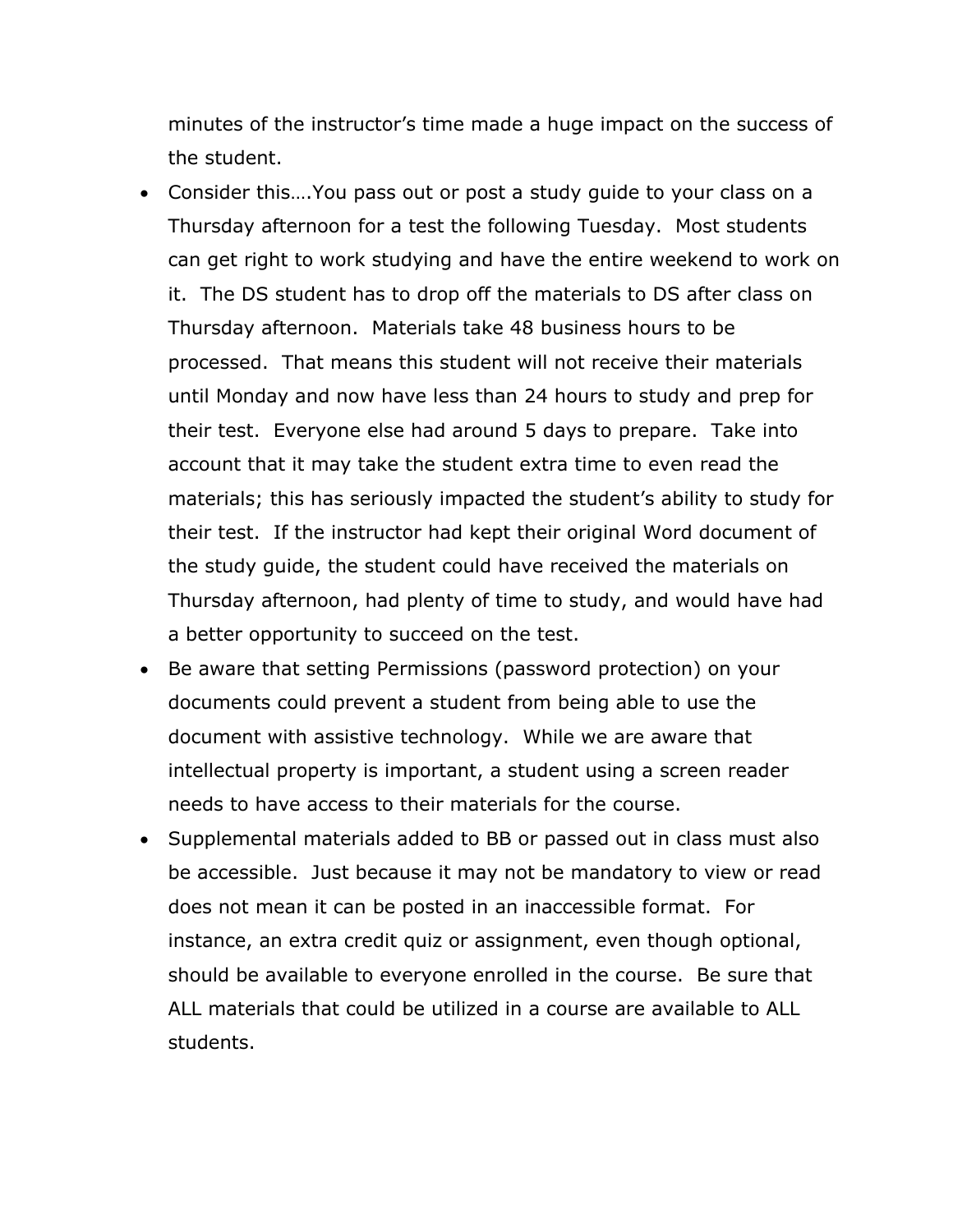- Students requiring braille items for class can contact DS to request materials. DS may contact the instructor or department for digital copies of the material to process into braille.
- Accessible math is the exception to this document and information. Creating accessible math is a tedious process that requires many steps and multiple types of software. Please contact DS if a student indicates that audio math is something they require. DS has the means to produce this specialized file format and would not expect an instructor to do so. However, we will request to stay in contact with the instructor regarding math materials to better serve the student.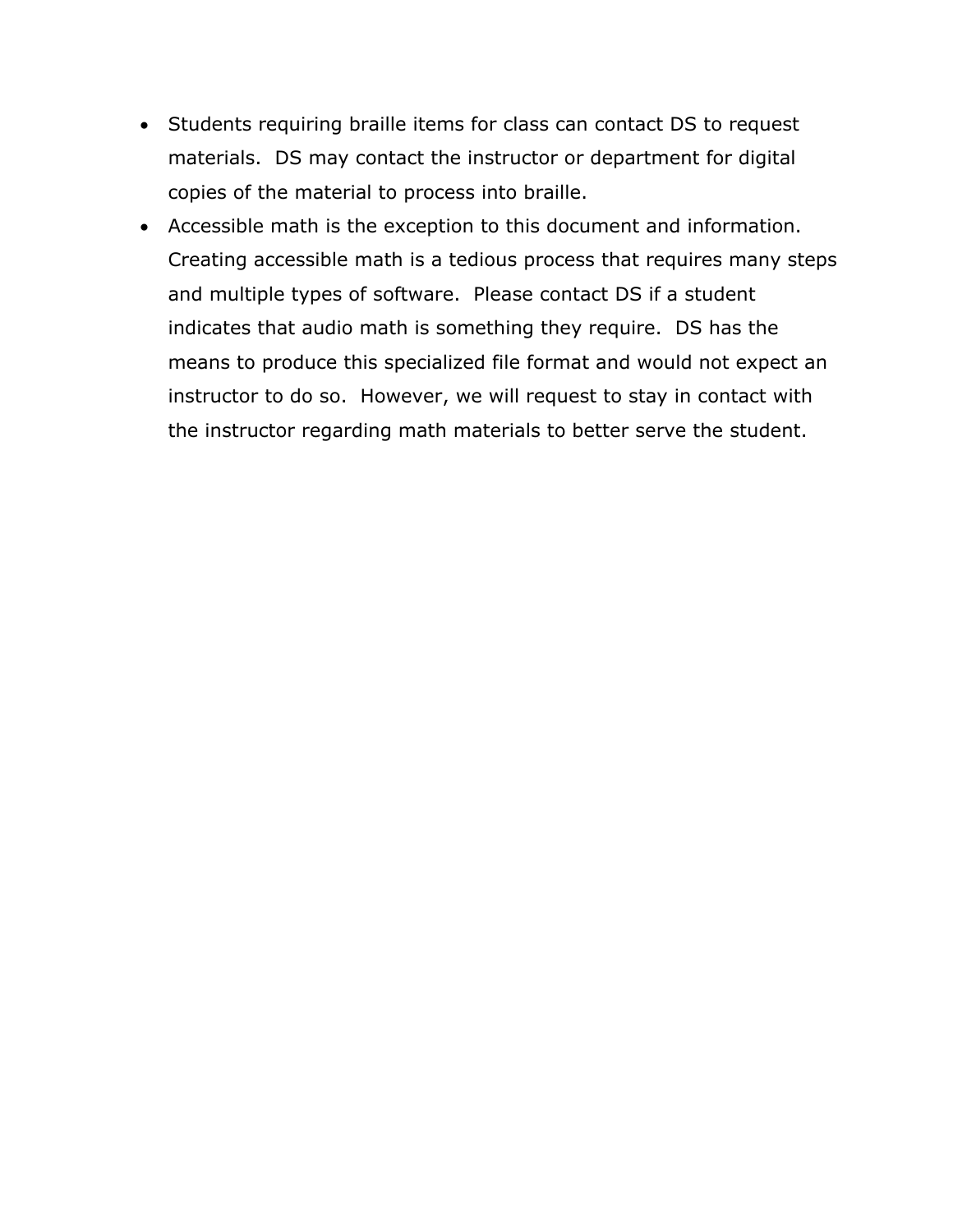# <span id="page-5-0"></span>Microsoft Word Documents

Word documents are the best way to create and store text that is accessible to all students. Even if the end product needs to be a PDF, PowerPoint or another type of document, saving your Word documents will allow for accessibility if a student will be using a screen reader or magnifier. You can choose to provide it to everyone or just send it to the student who will be using assistive technology. Keeping this document will allow the student to access their materials at the same time as the rest of the class. Typically, a DS student will need to bring their handouts, classroom materials and Blackboard materials to the AM staff and wait approximately 48 business hours for them to be processed. This processing time can put the student behind if materials are not received in advance.

Below are the steps an instructor can take to create an accessible Word document:

- Using official heading styles, instead of just bolding titles, allows for better readability. This can be done by highlighting the text and clicking on one of the "Styles" on the "Home" tab.
- Images must have alt text included if it is not already described in the text or caption. Stock photos do not need a description, only images that provide learning content to the student.
- Adding alt text in a DOCX document:
	- a. Right click on the image; choose "Edit Alt Text."
	- b. Note: Check the "Mark as Decorative" checkbox for an image if it does not provide learning content to a student.
- Adding alt text in a DOC document:
	- a. Right click on the image; choose "Picture."
	- b. Click on "Alt Text" tab.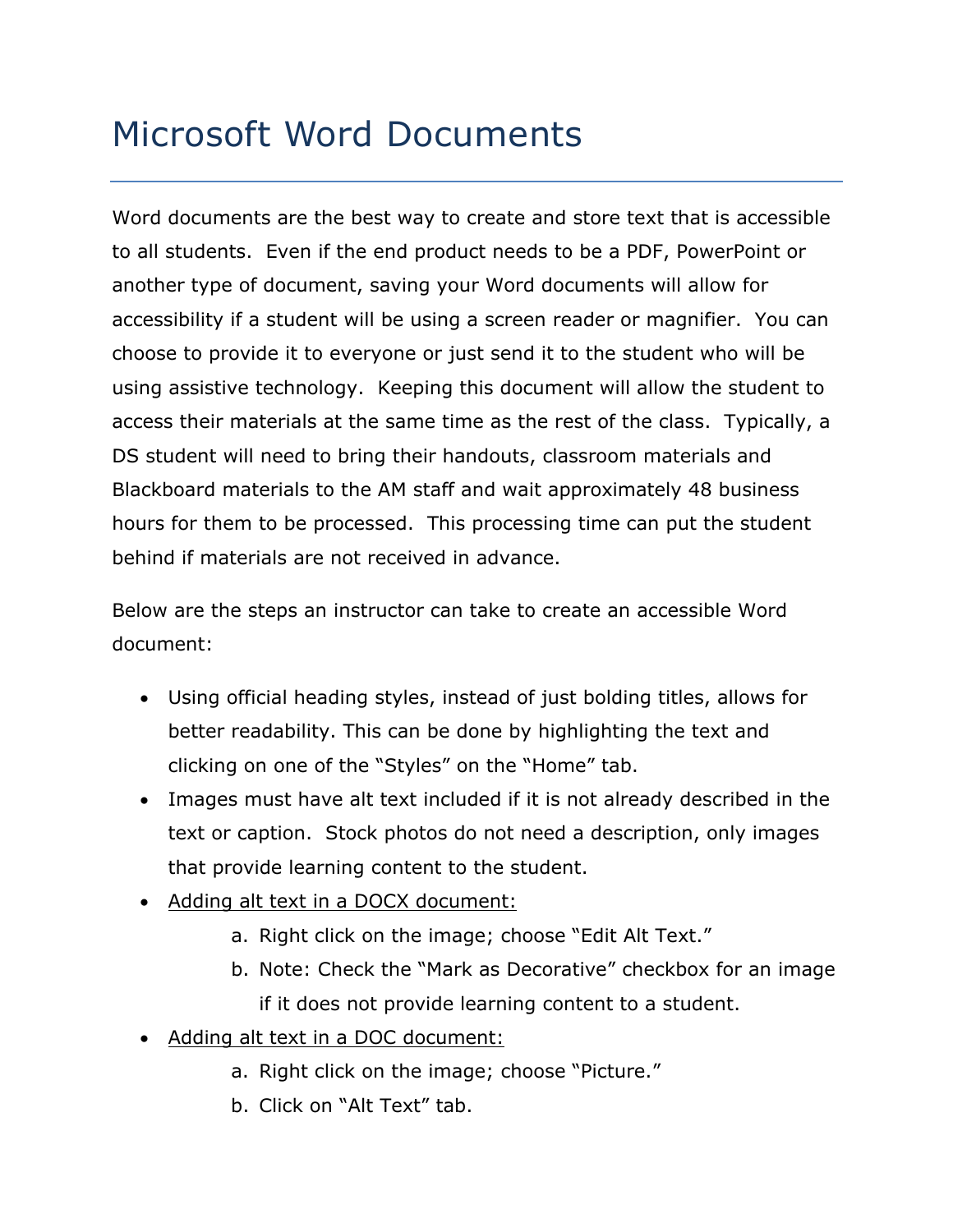- c. Add alt text description in the "Description" field.
- Do not insert textboxes. Screen readers cannot "see" that there is text inside an inserted textbox.
- Web links should be re-named because the URL may be just a string of letters and numbers that may not make any sense to the reader. However, if the document needs to be printed, leave the URL as is AND type in the description or title.
	- a. Right click and select "Edit Hyperlink."
	- b. Change the URL name in the "Text to Display" field.
- Use true columns and tables. Do not use the Tab key to space items by eye.
- Be consistent with fonts and do not choose something too difficult to read. A san-serif font (at least 12pt) is best for on-line viewing (Ex. Arial or Verdana). Not all students using a screen reader will be visually impaired.
- Screen readers, for the most part, will not identify formatting such as bold, underline, font color, italics, etc. Some screen readers may be able to convey this information but the student must use a tedious and time consuming way of using the program to access the information.
- Microsoft Word has a built in Accessibility Checker. It is an excellent resource to assist in identifying and repairing accessibility issues. The Accessibility Checker identifies potential problems in your document, tells you why it's important to fix it, as well as provides you with solutions on how to fix it.

To run the accessibility checker:

- a. Select "File."
- b. Select "Info" (on the left side of the screen).
- c. Select "Check for Issues" button under Inspect Document.
- d. Select "Check Accessibility."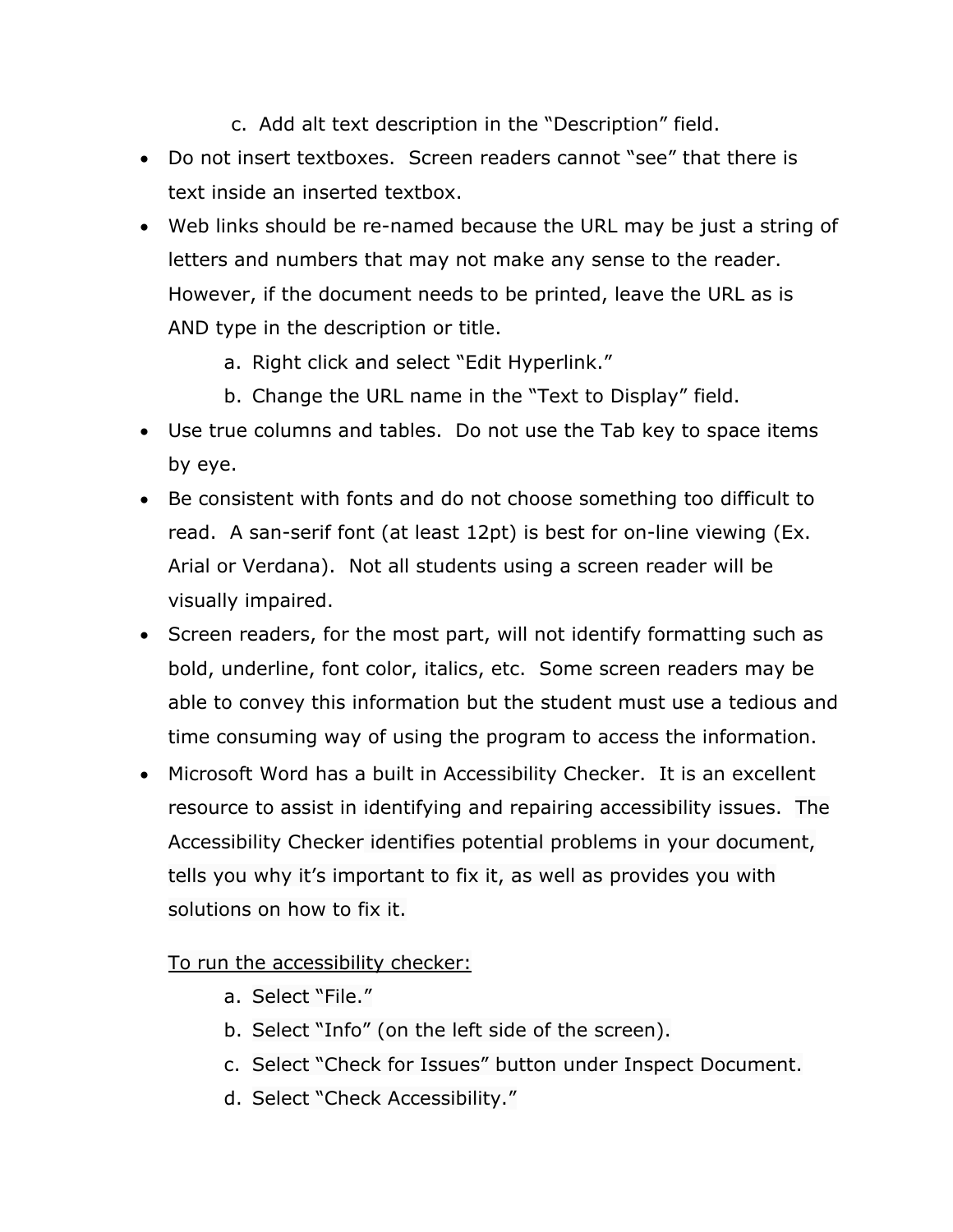e. A panel will open to the right listing the issues found. The issues listed are not automatically fixed and must be done manually.

OR

- a. Select the "Review" tab.
- <span id="page-7-0"></span>b. Choose "Check Accessibility."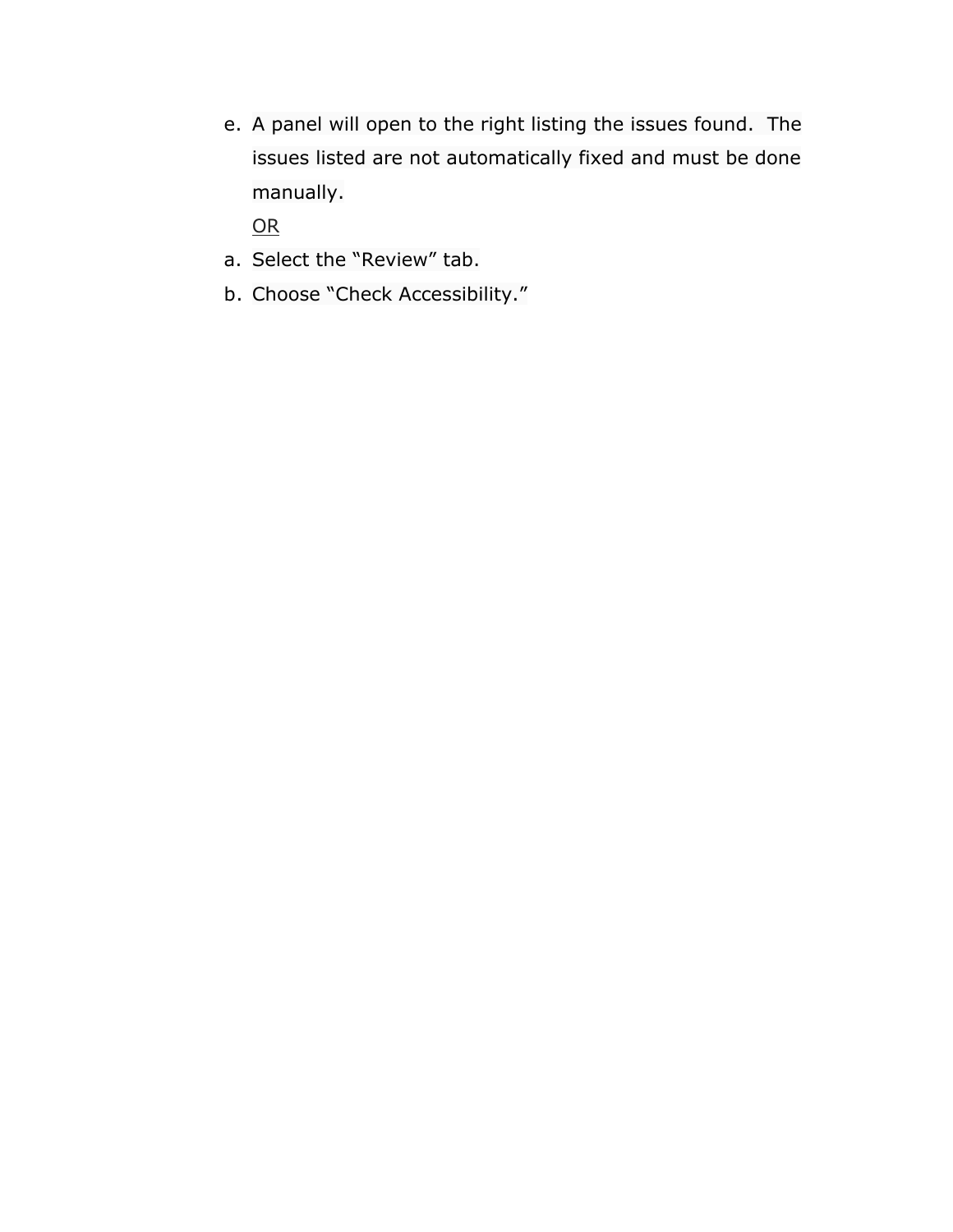## Microsoft PowerPoint Presentations

PowerPoint (PPT) is a widely used method for delivering presentations, both in class and online. PPT's can be fully accessible to screen reader users if created properly. Typically, a DS student will need to bring their handouts, classroom materials and Blackboard materials to the AM staff and wait approximately 48 business hours for them to be processed. However, if a PPT is accessible from the start, the student will obtain their materials at the same time as the rest of the class. Using text copied from a well-prepared Word document can also increase the chances of having an accessible PPT. Keeping a PPT simple can help ensure accessibility as well.

Use the following suggestions to create a PPT presentation that incorporates accessibility and Universal Design:

- Use the "Slide Layout" pane instead of creating each slide by hand. This is the best way to ensure accessibility.
- Use clear and descriptive titles. Vague wording may make it difficult for a screen reader user to know what information will follow.
- Keep slide information to a minimum (approx. 6 points per slide.)
- "Speakers Notes" added to clarify visual elements can be accessed by a screen reader. However, if the PPT is saved into another document type, such as a PDF, this info will not transfer.
- Keep a high contrast between the background and text colors.
- Using at least a 12pt., san-serif font is best.
- Reviewing a PPT to make sure all text is accessible can be done by checking the Outline panel. It will show, in plain text format, the text that is on each slide. If text is visible on a slide, but not on the outline, that indicates the text was part of an image. If the text is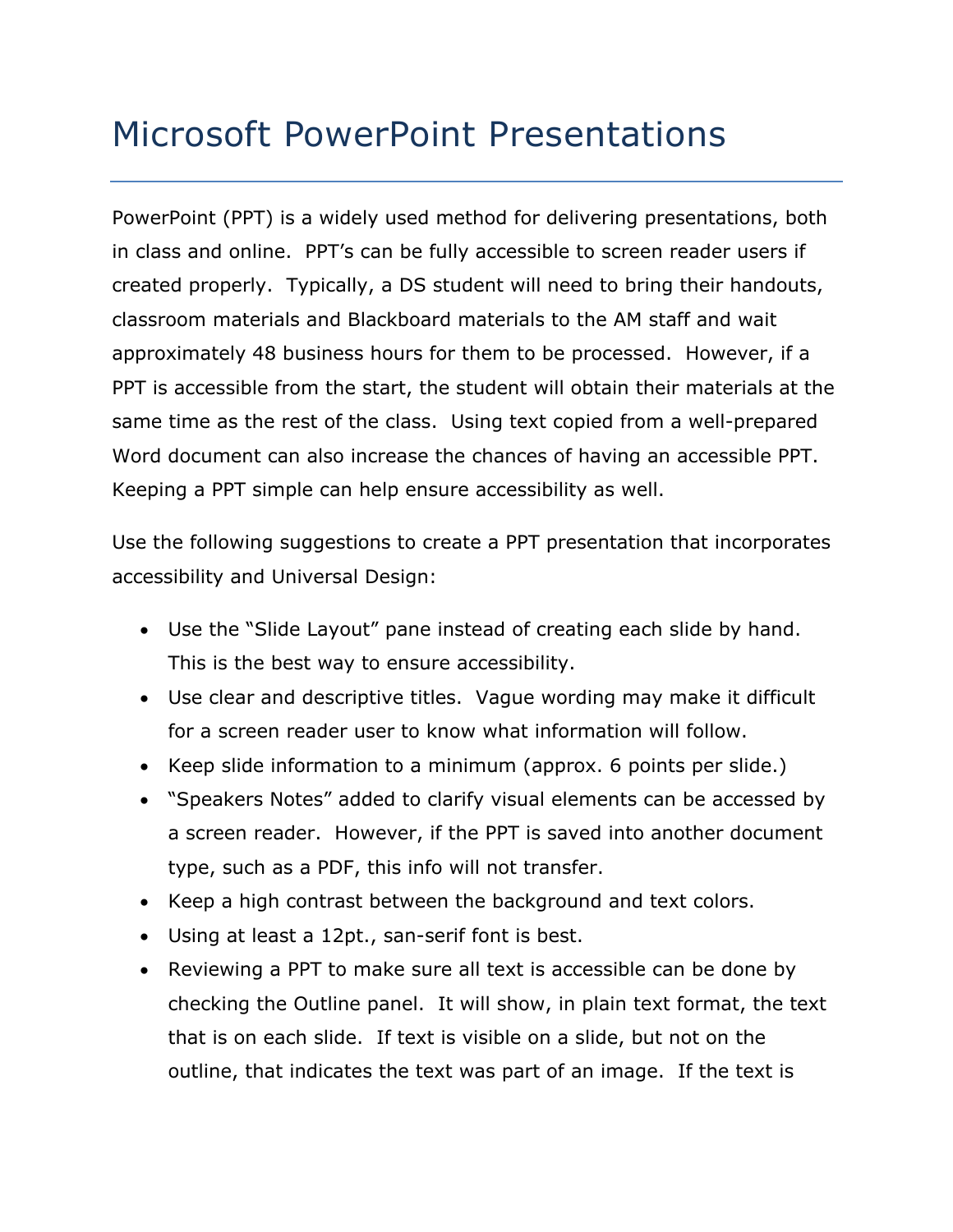missing from the outline, it will not read using a screen reader. Enter alt text or type the information directly into the slide.

- Add alt text for any images that convey information. Stock photos do not need a description, only images that provide learning content to the student.
- Adding alt text to a PPTX document:
	- a. Right click on the image; choose "Edit Alt Text."
	- b. Note: Check the "Mark as Decorative" checkbox for an image if it does not provide learning content to a student.
- Adding alt text to a PPT document:
	- a. Right click on the image; choose "Picture."
	- b. Click on "Alt Text" tab.
	- c. Add alt text description in the "Description" field.
- Web links
	- Web links should be re-named because the URL may be just a string of letters and numbers that may not make any sense to the reader.
	- However, if the document needs to be printed, leave the URL as is AND type in the description or title.
		- a. Right click and select "Edit Hyperlink."
		- b. Change the URL name in the "Text to Display" field.
- PowerPoint has a built in Accessibility Checker. It is an excellent resource to assist in identifying and repairing accessibility issues. The Accessibility Checker identifies potential problems in your document, tells you why it is important to fix it, as well as provides you with solutions on how to fix it.

To run the accessibility checker:

- a. Select "File."
- b. Select "Info" (on the left side of the screen).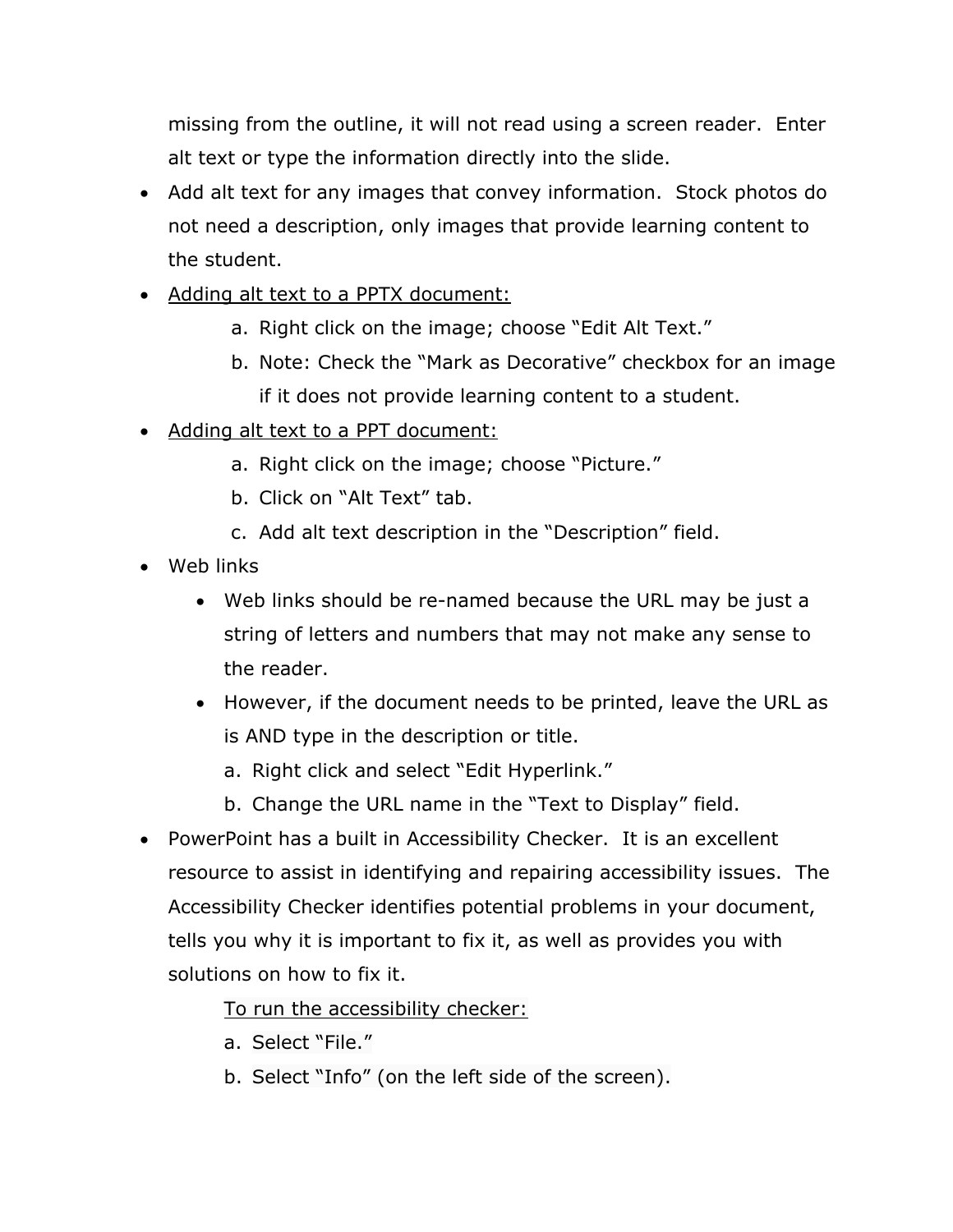- c. Select "Check for Issues" button under Inspect Document.
- d. Select "Check Accessibility."
- e. A panel will open to the right listing the issues found. The issues listed are not automatically fixed and must be done manually.

OR

- a. Select the "Review" tab.
- <span id="page-10-0"></span>b. Choose "Check Accessibility."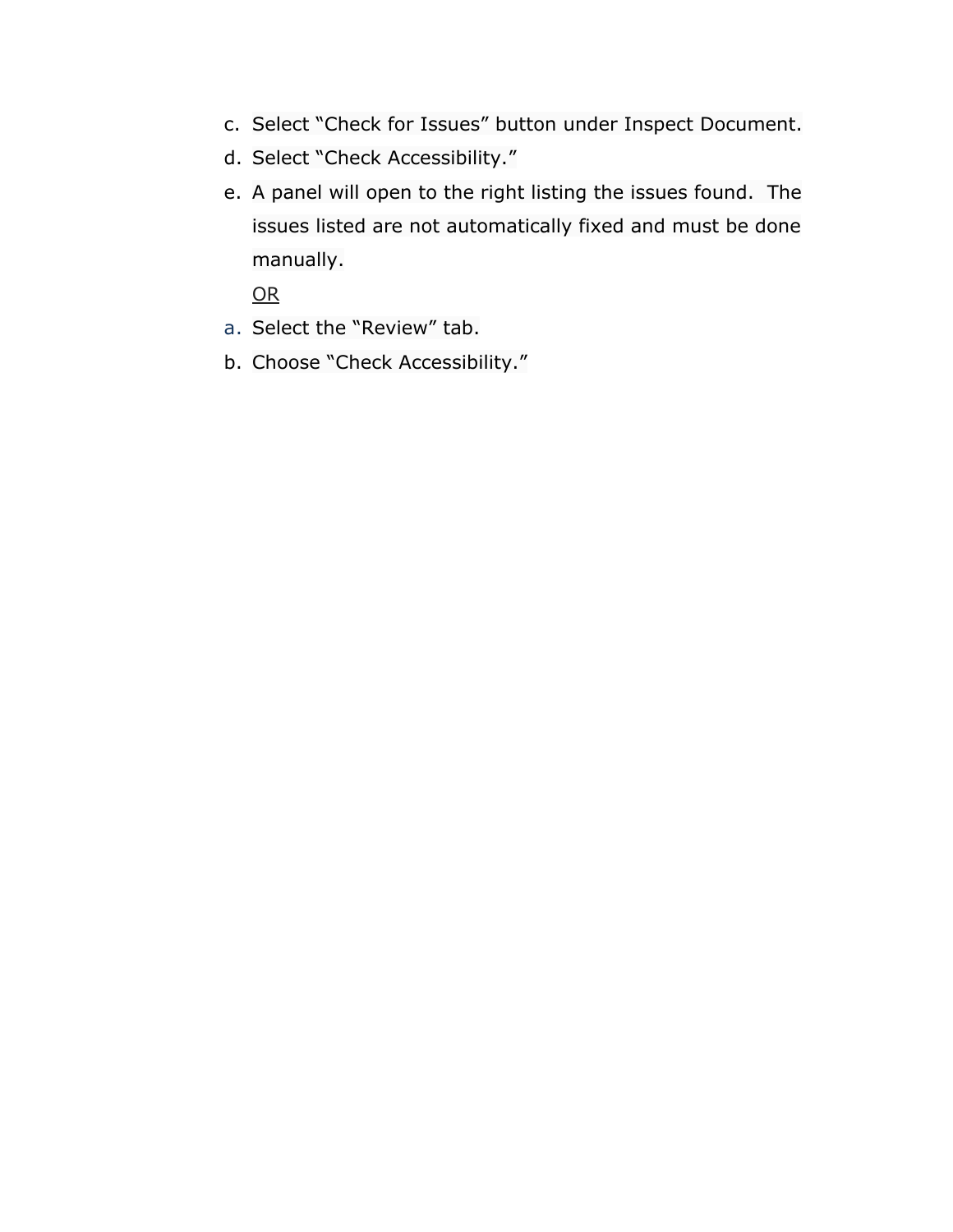# Portable Document Format (PDF) Files

PDF files are the most common file type that instructors upload to Blackboard. Additionally, when requesting digital versions of textbooks for students with disabilities, the majority of textbooks we receive from publishers are saved as PDFs. PDFs are not typically created in Adobe Acrobat. They are usually created in another program and *converted* to PDF. The majority of the PDF files on the web were probably created in Microsoft Word. Of course, the accessibility of the PDF depends on the accessibility of the original document.

Below are some basic guidelines and tips for creating PDFs that will help ensure accessibility:

- Starting with a Word document or PowerPoint presentation that is properly prepared (i.e. alt text for images, proper headings, appropriate link text, etc.) increases the chances of an accessible PDF.
- IMPORTANT: The file must be exported properly. Do NOT use the "Print to PDF" feature or take a snapshot of the document; it will not likely create an accessible PDF.
- If securing a PDF via password protection, be sure to select the "Enable text access for screen reader devices for the visually impaired" option.

### Exporting documents to PDF

There are two different ways, depending on if the "Adobe PDFMaker" add-in is installed—you can tell if it is installed if "Acrobat" appears as a tab in your Microsoft Office Word and PowerPoint ribbons.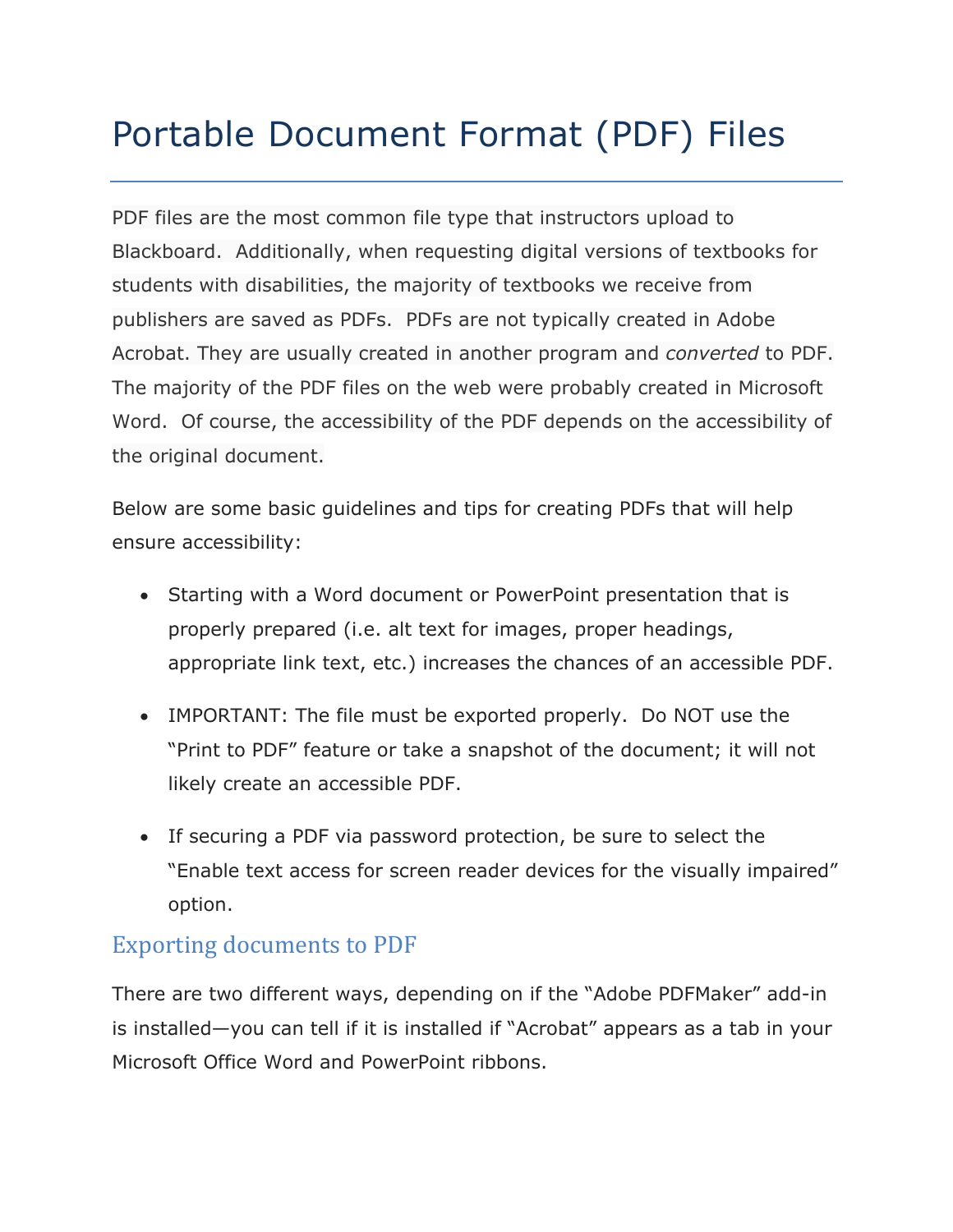- Saving with the Adobe add-in installed (best choice)
	- a. Select "File."
	- b. Select "Save as Adobe PDF."

OR

- a. Select "Create PDF" from the Acrobat ribbon.
- Saving without installing Acrobat add-in:
	- a. Select "File."
	- b. Select "Save As."
	- c. Under "Save as type," select "PDF."
	- d. Before saving the file, select "Options." Ensure that the Document structure tags for accessibility" option is selected. Saving the file in either of these manners should create a tagged (accessible) PDF file by default.

### Editing Existing PDFs

Editing PDFs that you did not create yourself is a bit more difficult. If you can get the original Word document and re-save it as a PDF, it will save you time!

Here are some things you can do to get a sense of the document's accessibility by using features in Adobe Acrobat XI Professional:

- If the PDF is just an image of text, attempt optical character recognition (OCR). You will be able to tell if it is only an image if you cannot highlight the text within the document.
	- a. Select the "Tools" tab.
	- b. Select "Scan & OCR."
	- c. From the "Recognize Text" drop-down, select "In This File."
	- d. Select "All Pages."
	- e. Select "Recognize Text."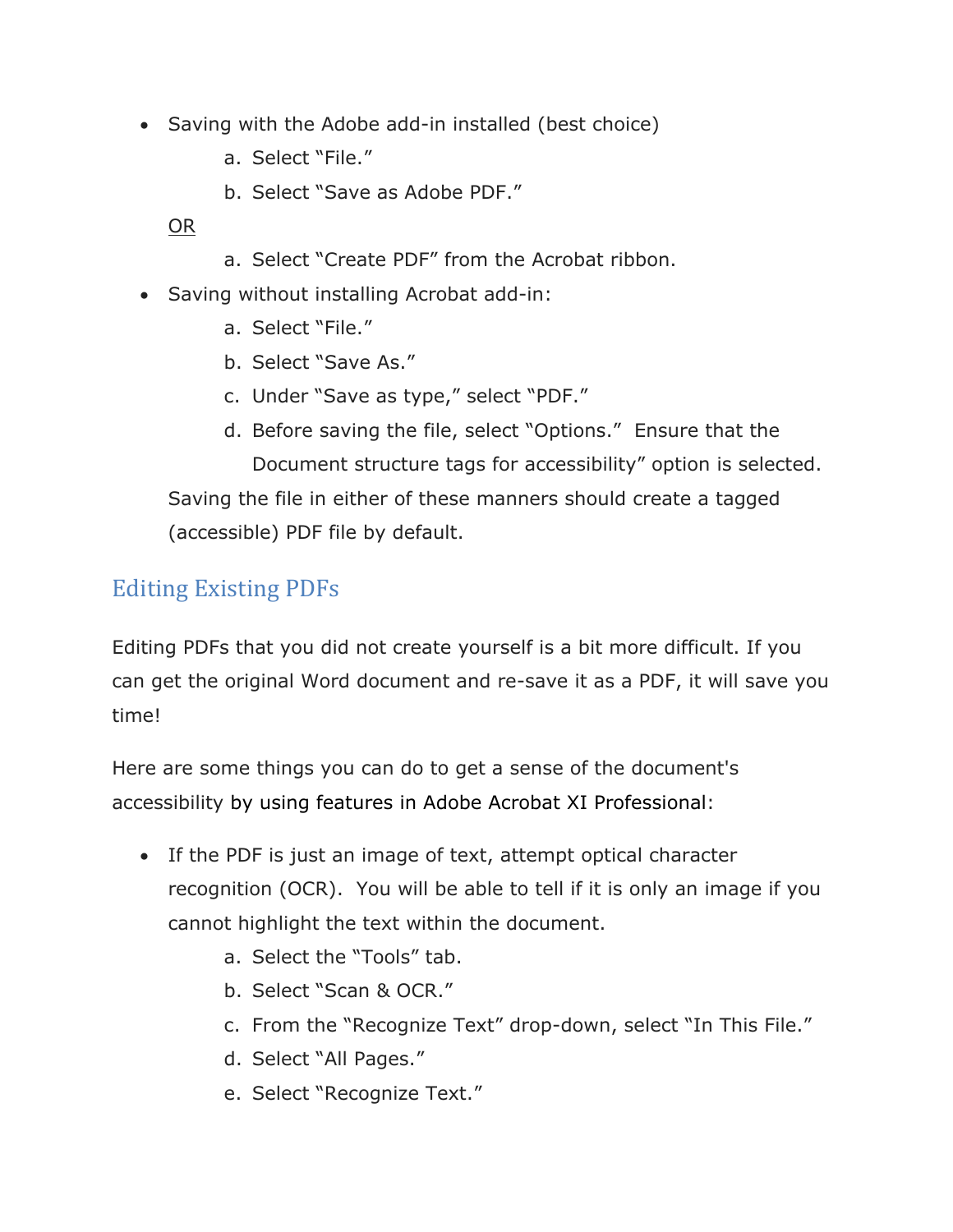- After the OCR process, check content by highlighting text. In most cases, if the text can be highlighted, the document will be accessible with a screen reader.
- Check the PDF for readability:
- Using Adobe Reader/Professional:
	- a. Click on View; Read Out Loud.
	- b. Activate Read Out Loud.
	- c. Click on View; Read Out Loud again.
	- d. Read This Page Only or Read to End of Document.
- <span id="page-13-0"></span>• Using Read&Write:
	- a. Open Read&Write toolbar.
	- b. Highlight section of text on PDF.
	- c. Click on the "Play" button. A text box will appear and Read&Write will begin reading the selection.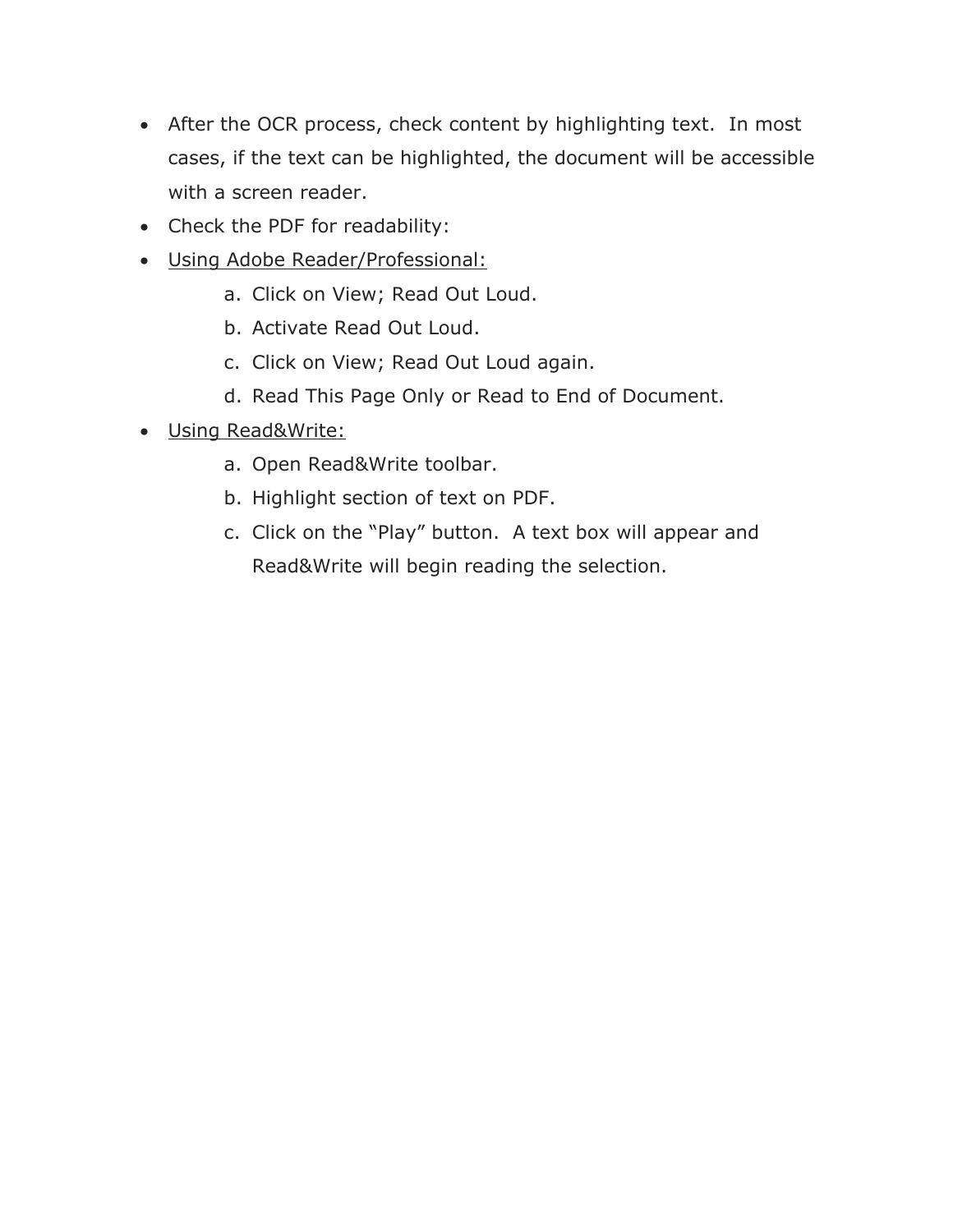# Assistive Technology and Screen Readers

Many students will use Assistive Technology during class or while testing in order to access their materials. While the proper settings depend on the student's needs, they also need to be appropriate for the situation. Screen readers are a widely used assistive technology and allow for properly formatted text to be read out loud to the student. This audio feature is what makes properly formatted documents or web pages accessible to the student.

Listed below are the assistive technology programs that CSCC offers for student use:

### JAWS (Job Access With Speech)

JAWS was developed for computer users whose vision prevents them from seeing the screen or navigating with a mouse. JAWS provides speech and braille output for a PC user. Students using JAWS would almost always require their materials in a Word document. An at-home JAWS license is available to students, faculty, and staff. Please contact Disability Services for more information.

### ZoomText

ZoomText is a magnification and screen reading software for individuals who are low vision. The program enlarges, enhances and reads most items on the computer screen. An at-home ZoomText license is available to students, faculty, and staff. Please contact Disability Services for more information.

#### Fusion

Fusion is a combination of the screen reading/audio features of JAWS and the magnification features of ZoomText. An at-home Fusion license is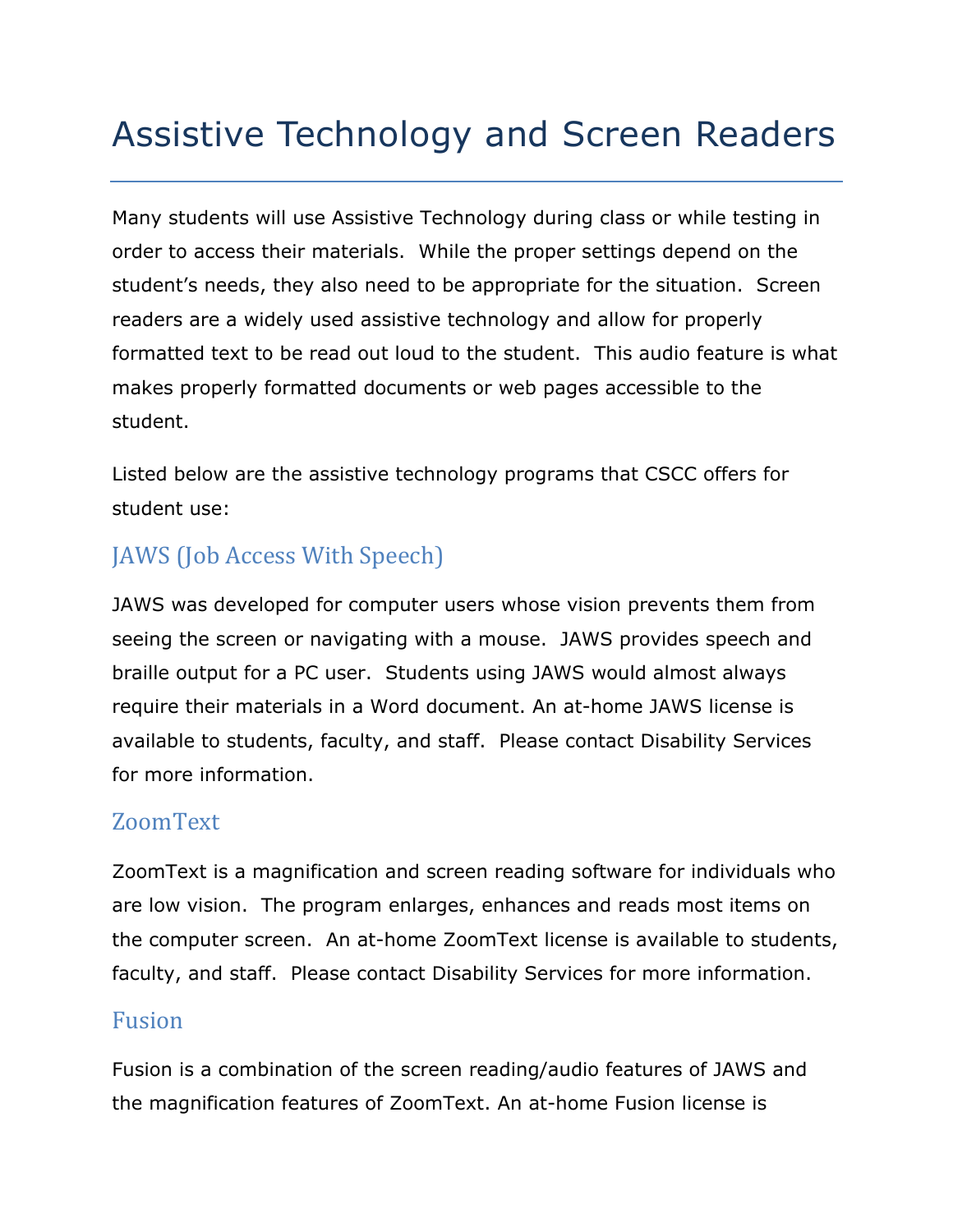available to students, faculty, and staff. Please contact Disability Services for more information.

### Read&Write

Read&Write is a customizable toolbar that allows sighted users to access a screen reader. Read&Write also provides reading, writing, studying, & researching support tools and works with other common applications used by students (i.e. Adobe Reader, Word, Google Docs, IE, Chrome, Firefox, etc.). CSCC students will most often use it as a tool that converts text to speech. Students, faculty and staff can pick up a free copy of Read&Write by visiting texthelp.com and signing up for a free 30-day trial. When signing up use your cscc.edu email address to obtain the full version.

- Both PC and Mac versions are available.
- An instruction sheet detailing how to install and use Read&Write can be obtained by contacting the Alternate Media Department or by visiting the Disability Services website.
- Additional training with the Alternate Media staff is available on a walk-in basis from 10am-3pm daily.